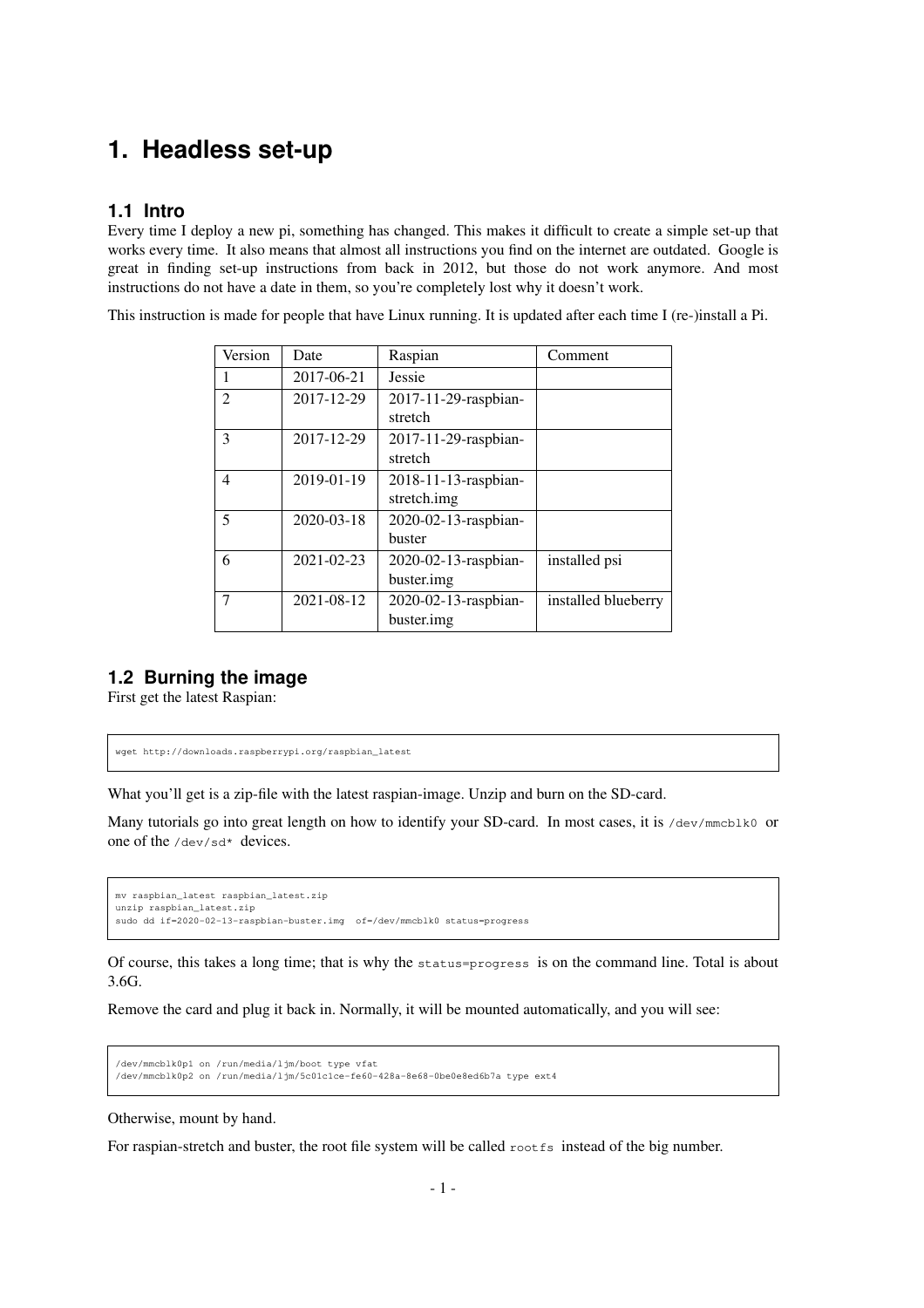#### **1.3 The networking**

Because from Jessie on, it is now using systemd, everything you knew about the configuration of networking is now of no value. In previous releases, networking was done via /etc/network/interfaces but now, dhcpcd is used. It also means that all tutorials and howto's are now obsolete.

The main configuration file for dhcpcd is /etc/dhcpcd.conf. For every connection that you want to have a fixed IP address add a block, of course with your own IP addresses:

```
interface eth0
static ip_address=192.168.178.53/24
static routers=192.168.178.1
static domain_name_servers=192.168.178.6
interface wlan0
static ip_address=192.168.178.3/24
static routers=192.168.178.1
static domain_name_servers=192.168.178.6
```
For some dark and unknown reason, you sometimes need to edit /etc/network/interfaces to add

allow-hotplug eth0

Next, setup the wpa-supplicant in etc/wpa\_supplicant/wpa\_supplicant.conf

```
country=GB
ctrl_interface=DIR=/var/run/wpa_supplicant GROUP=netdev
update_config=1
network={
    ssid="ssidforwifi"
   psk="wifipsk"
}
```
You will need to copy the wpa\_supplicant.conf file for your particular wireless network in the boot folder, and when the Pi first boots, it will copy that file into the correct location in the Linux root file system and use those settings to start up wireless networking. After the Pi is connected to power, make sure to wait a few (up to 5) minutes for it to boot up and register on the network. The Pi's IP address will not be visible immediately after power on, so this step is crucial to connect to it headlessly. Depending on the OS and editor you are creating this on, the file could have incorrect newlines or the wrong file extension so make sure you use an editor that accounts for this.

#### **1.4 Enable ssh**

Enabling ssh requires an ssh file in the boot directory. Normally, you see a directory

```
/dev/mmcblk0p1 /run/media/username/boot
```
if you query all mounts. So do a

touch /run/media/username/boot/ssh

and ssh will start at boot-time.

But you don't want to type passwords, so we'll distribute the keys: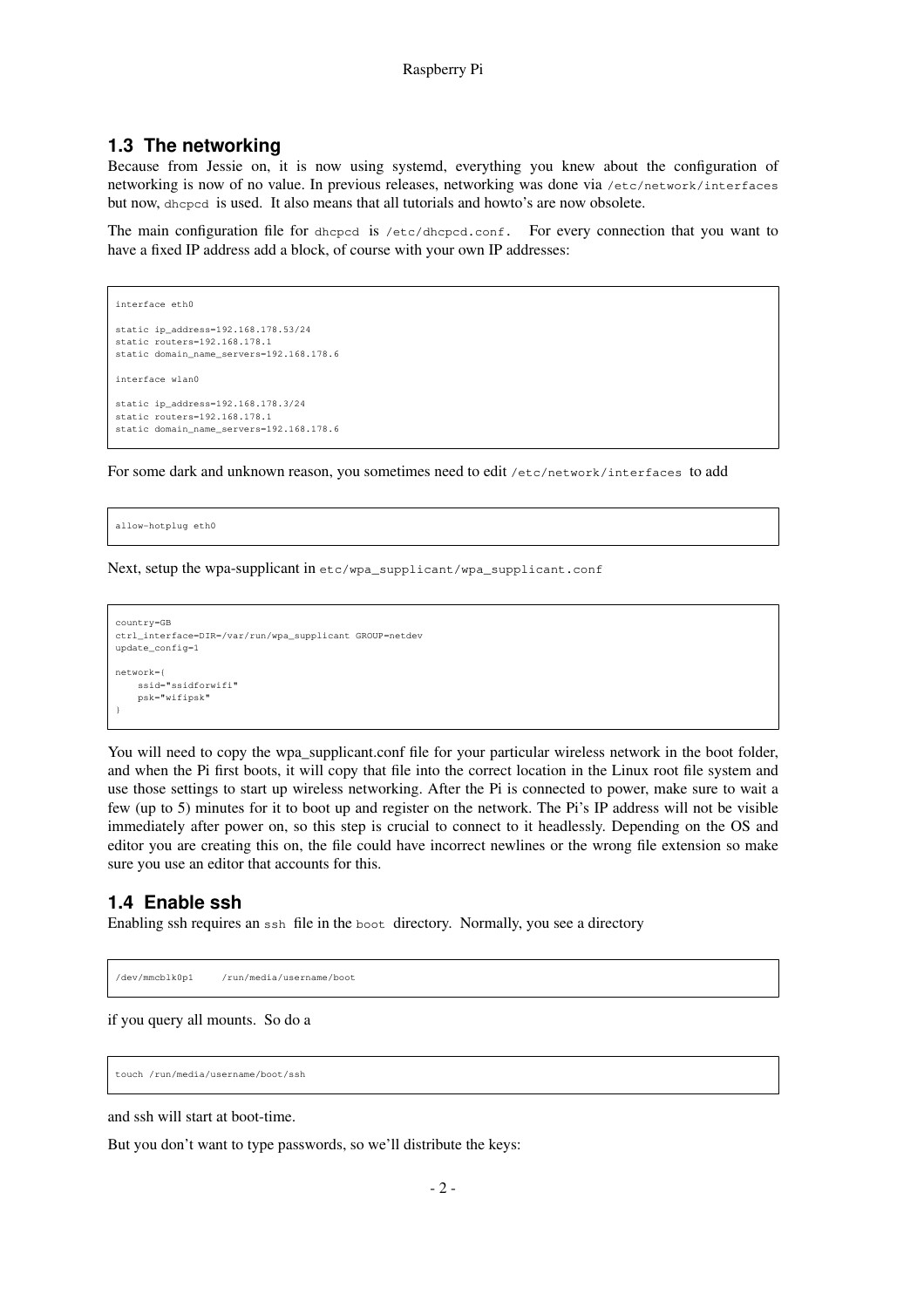```
cd $piroot/root
mkdir .ssh
chown root.root .ssh
chmod 700 .ssh
cp ˜/.ssh/id_rsa.pub .ssh/authorized_keys
chmod 600 .ssh/authorized_keys
```
## **1.5 Connecting and manual actions.**

If you do it in this way, everything should run and the pi should be accessible under your WiFi IP address.

Try a ssh root@192.168.178.3 (use your own IP address) and voila.

There are some manual actions to take before everything works. First, make your users that need to be present on the system. In my case, that is "ljm":

adduser ljm mkdir /home/ljm cp -r /root/.ssh ˜ljm chown  $-R$  ljm.ljm  $\frac{1}{m}$ .ssh

Next item on the list: raspi-config. Use the menus to set the host name. But more importantly, under **7 Advanced Options** you will find **A1 Expand File system** which will allow you to use the complete sd card.

Under Buster, you will need to set under

4 Localisation Options

the Wifi country

I4 Change Wi-fi Country

Do not reboot after this!

Make vi our default editor:

update-alternatives --set editor /usr/bin/vim.tiny

you will also need to add the users in the sudoers-file:

ljm ALL=(ALL:ALL) NOPASSWD: ALL

If you want to manage your pi via Ansible, you may want to

sudo apt-get install -y aptitude

And to be up-to-date, do: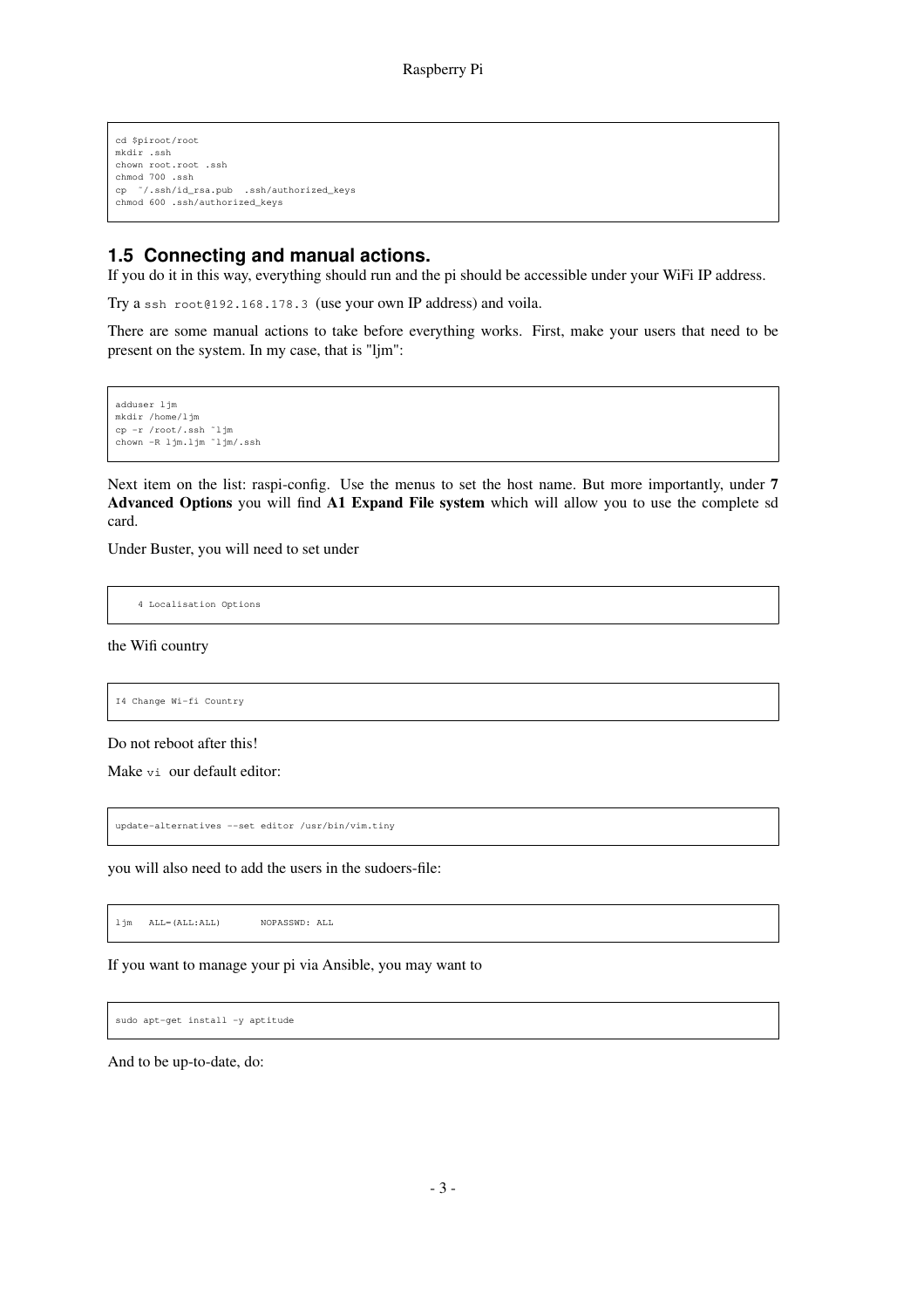apt-get update apt-get upgrade

This may take a *very* long time. You will may see a lot of lines

Removing 'diversion of /boot/bootcode.bin to /usr/share/rpikernelhack/bootcode.bin by rpikernelhack' Removing 'diversion of /boot/start4.elf to /usr/share/rpikernelhack/start4.elf by rpikernelhack' Removing 'diversion of /boot/start4cd.elf to /usr/share/rpikernelhack/start4cd.elf by rpikernelhack' Removing 'diversion of /boot/start4db.elf to /usr/share/rpikernelhack/start4db.elf by rpikernelhack' Removing 'diversion of /boot/start4x.elf to /usr/share/rpikernelhack/start4x.elf by rpikernelhack'

which take a while to complete. When I did this, it took about two hours.

And now: reboot

### **1.6 Security**

With this set-up you can add the pi to your local network. Not to the Internet. There are a lot of security implications that we have not considered. One of the most important is that the user pi is still present and having his default password. Also the NOPASSWD in the sudoers is practical, but a bad idea security-wise.

The goal of this part was to get the pi working; not to make it secure.

#### **1.7 note**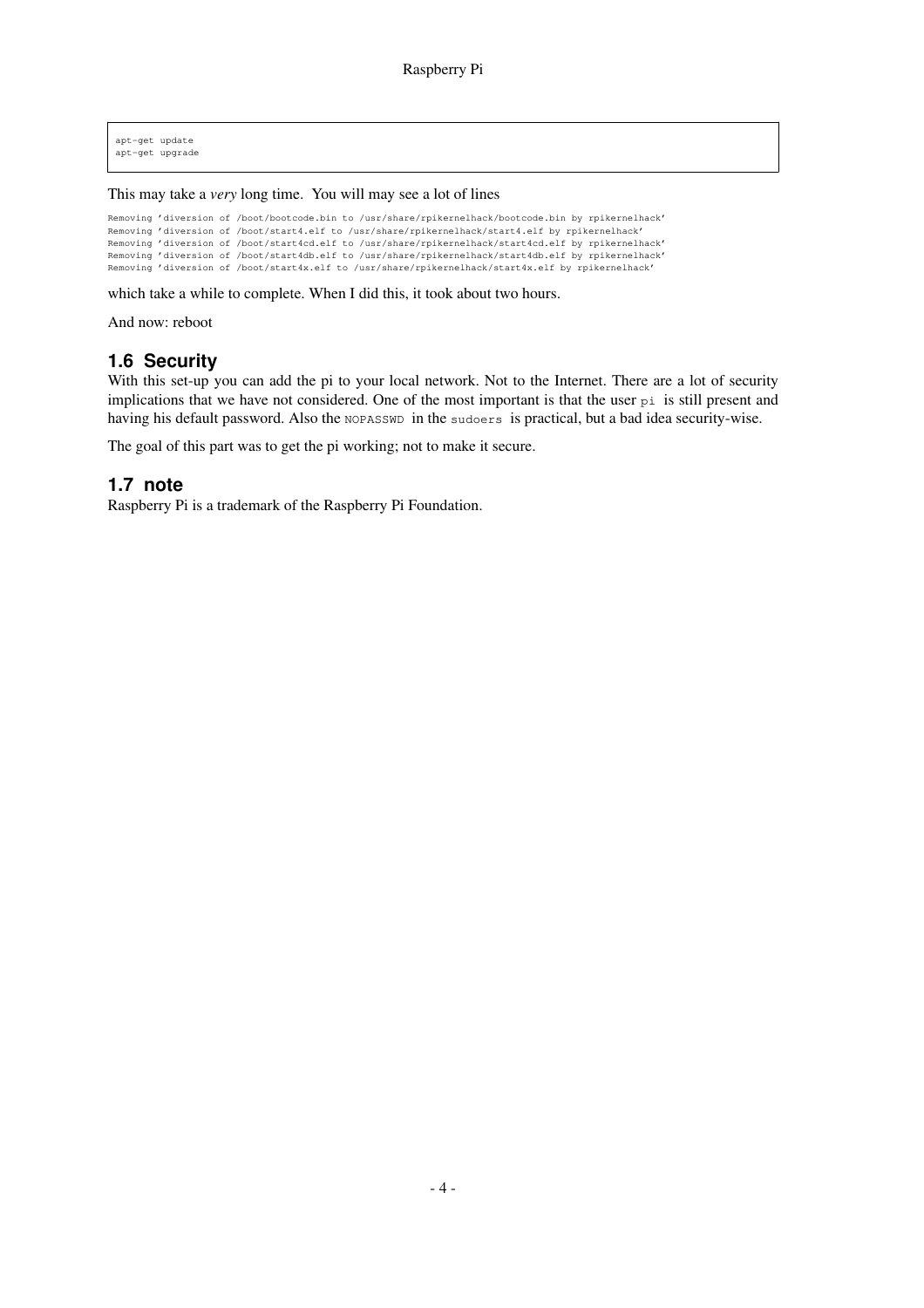## **2. 433MHz**

## **2.1 Introduction**

In the Netherlands, and perhaps beyond our borders too, there is a simple system for remote switching of lights, called Klik aan Klik uit (KAKU). Although not the cheapest option available, it is quite affordable, especially if you use the APA3-1500R Starterset.

Although a complete Internet solution is available using "The Cloud", I decided that one of my Pi's would be just as good.

There are a number of steps to be taken to get a working solution. I have tied to keep it as simple as possible. This means that I have not always chosen the cheapest solution.

## **2.2 Step 1: Transmitter hardware**

The KAKU works at 433MHz. That means we need a 433MHz transmitter. These things are cheap and it does not really matter which one you choose. I took this one. I use female-female jumper wires to connect the transmitter to the Pi.



| Pin | Color  | Function | Comment              |
|-----|--------|----------|----------------------|
|     | black  | Ground   |                      |
|     | blue   | Data     |                      |
|     | red    | Vcc      | 5V; maximum is 12V   |
|     | yellow | Antenna  | marked ANT; should   |
|     |        |          | be $16.7 \text{ cm}$ |

These are connected to the Pi as follows:



In practice, this means that GPIO14 is used: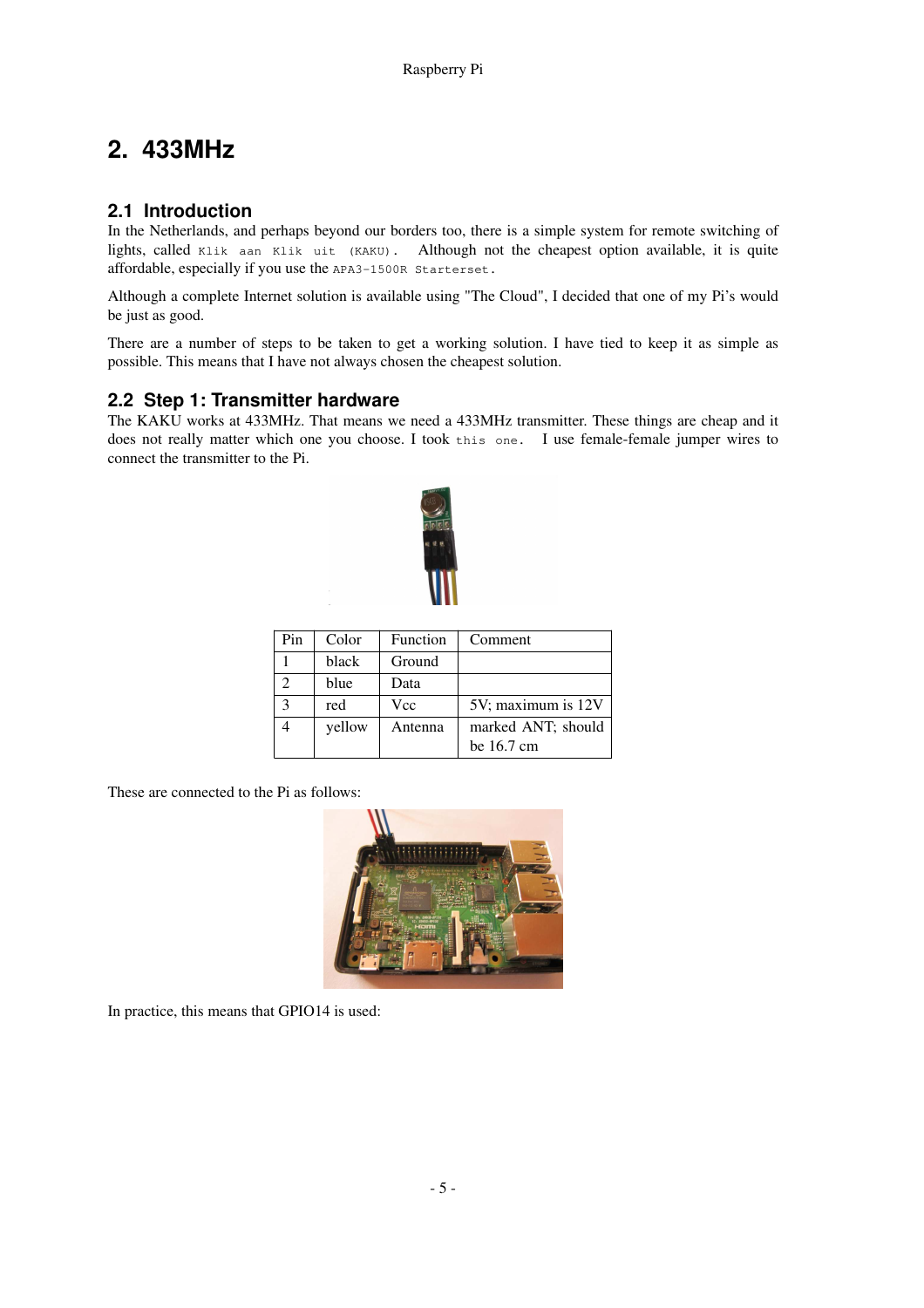Raspberry Pi

|                              | Pi Model B/B+ |                                   |
|------------------------------|---------------|-----------------------------------|
| <b>JV3</b><br>Power          | ł<br>2        | 5V<br>Power                       |
| GPIO2<br><b>SOA1120</b>      | 3<br>Δ        | 5V<br>Power                       |
| GPIO3<br><b>SCL1120</b>      | 5<br>6        | Ground                            |
| GPI04                        | 7<br>8        | GPI014<br>UARTO TXO               |
| Ground                       | Q<br>10       | <b>GPIO15</b>                     |
| <b>GPI017</b>                | 12            | <b>UARTO RXD</b><br><b>GPIO18</b> |
| <b>GPI027</b>                | 14            | <b>CM CLK</b><br>Ground           |
|                              | 13            |                                   |
| <b>GPI022</b>                | 15<br>16      | <b>GPI023</b>                     |
| 3V3<br>Power                 | 17<br>18      | <b>GPI024</b>                     |
| <b>GPI010</b><br>SPID MOSE   | 20<br>19      | Ground                            |
| GPIOS<br>SF10, MISO          | 211<br>22     | <b>GPI025</b>                     |
| <b>GPI011</b><br>SPIO SCLK   | 24<br>23      | <b>GPIOS</b><br>5P10 CED N        |
| Ground                       | 25<br>26      | GPIO7<br>5P10 CE1 N               |
| ID SD<br><b>DC ID EEPROM</b> | 27<br>28      | ID SC<br><b>MORRIS ID 20</b>      |
| <b>GPIOS</b>                 | 29<br>30      | Ground                            |
| <b>GPIO6</b>                 | 31<br>32      | <b>GPI012</b>                     |
| <b>GPI013</b>                | 33<br>Ŕ.      | Ground                            |
| <b>GPI019</b>                | 35<br>36      | <b>GPIO16</b>                     |
| <b>GPIO26</b>                | 38            | <b>GPI020</b>                     |
| Ground                       | 40            | <b>GPI021</b>                     |
|                              | Pi Model B+   |                                   |

## **2.3 Step 2: Transmitter software**

To test the set-up, we need some software to send control signals. In general, all source software is under ˜/src in my set-up. You might want to follow that. So, mkdir ˜/src if that directory does not exist. Also, you need GIT, so sudo apt-get install git if you haven't done that earlier.

The software set-up comes in two parts:

- the libraries to send the signals
- a front-end to do the switching

First, install the libraries. In buster, this should be part of the distribution, but it doesn't hurt to make sure it is installed.

sudo apt-get install wiringpi

Next, a simple CLI front-end:

```
cd ˜/src
git clone https://github.com/chaanstra/raspKaku
cd raspKaku
g++ -o kaku kaku.cpp -I/usr/local/include -L/usr/local/lib -lwiringPi
```
Get a simple wall-plug from KAKU, plug it in ans do sudo ./newkaku 1 A on within two seconds. And Lo and Behold: It switches! You can switch it off again with sudo ./newkaku 1 A off

Install newkaku in /usr/local/bin and make it set-uid:

```
sudo cp newkaku /usr/local/bin
sudo chmod u+s /usr/local/bin/newkaku
```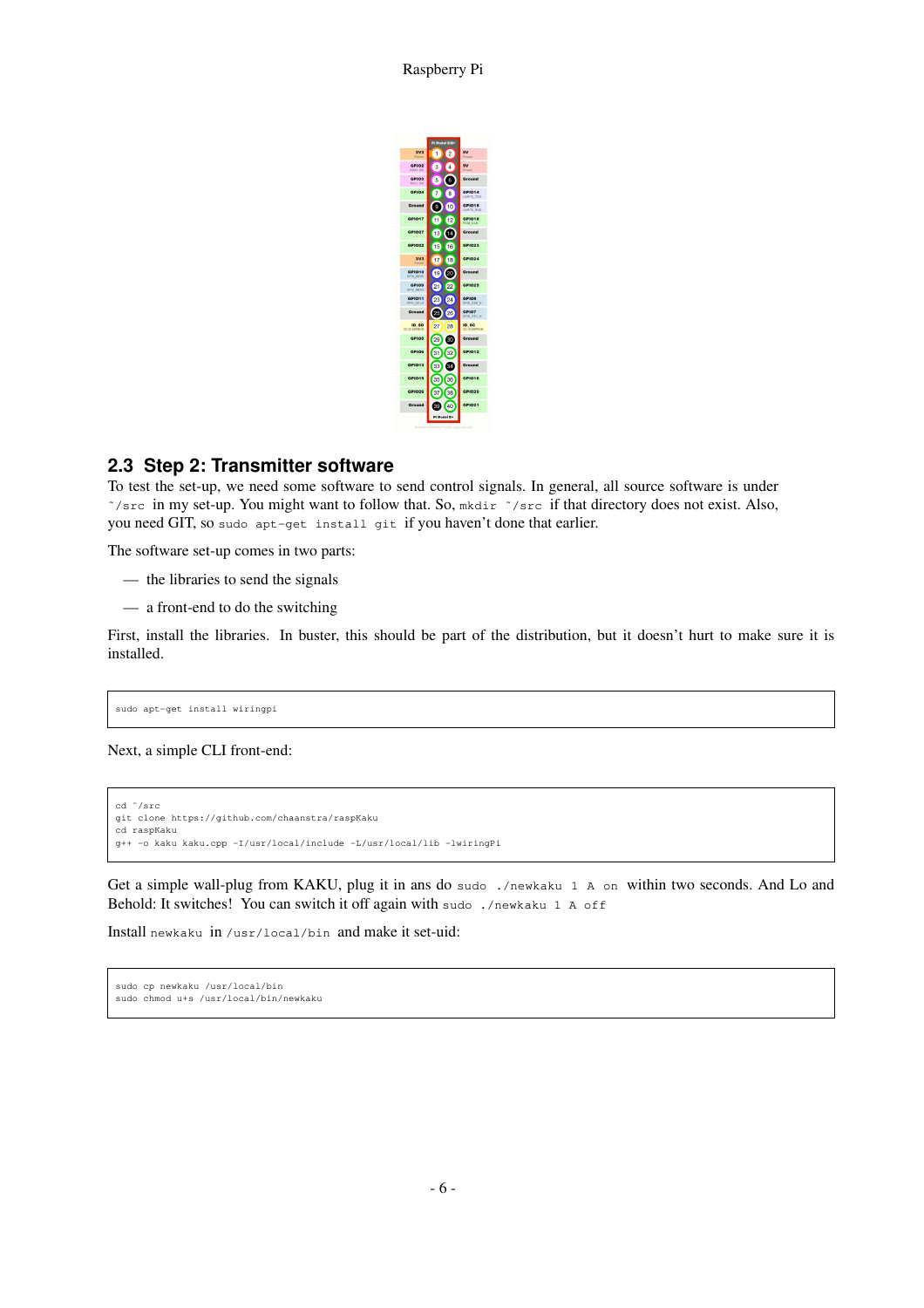#### **2.4 A website to switch**

CLI is for real geeks; if you want to show your familiy and friends that it works, you will need a simple website.

#### 2.4.1 Install a webserver

First that means that you should install a web server. My choice is Apache. I also dislike installing by hand. I therefore use an Ansible playbook.

tasks/main:

```
---
- name: install apache
 become: yes
 apt:
   name:
     - apache2
- name: enabled mod_rewrite
 apache2_module: name=rewrite state=present
 become: yes
 notify:
   - restart apache2
- name: enable cgi
 become: yes
 apache2_module:
     state: present
     name: cgid
 notify:
   - restart apache2
- name: copy default site
 become: yes
 copy:
     .<br>src: 000-default.conf
     dest: /etc/apache2/sites-available
 notify:
    - restart apache2
```
handlers/main.yml

```
---
 - name: restart apache2
  become: yes
  service: name=apache2 state=restarted
files/000-default.conf
```

```
LoadModule cgid_module modules/mod_cgid.so
<VirtualHost *:80>
   ServerAdmin webmaster@localhost
   DocumentRoot /var/www/html
   ScriptAlias "/cgi-bin/" "/var/www/cgi-bin/"
   ErrorLog ${APACHE_LOG_DIR}/error.log
   CustomLog ${APACHE_LOG_DIR}/access.log combined
</VirtualHost>
```
If you are not using Ansible, use the 000-default.conf and put it in sites\_enabled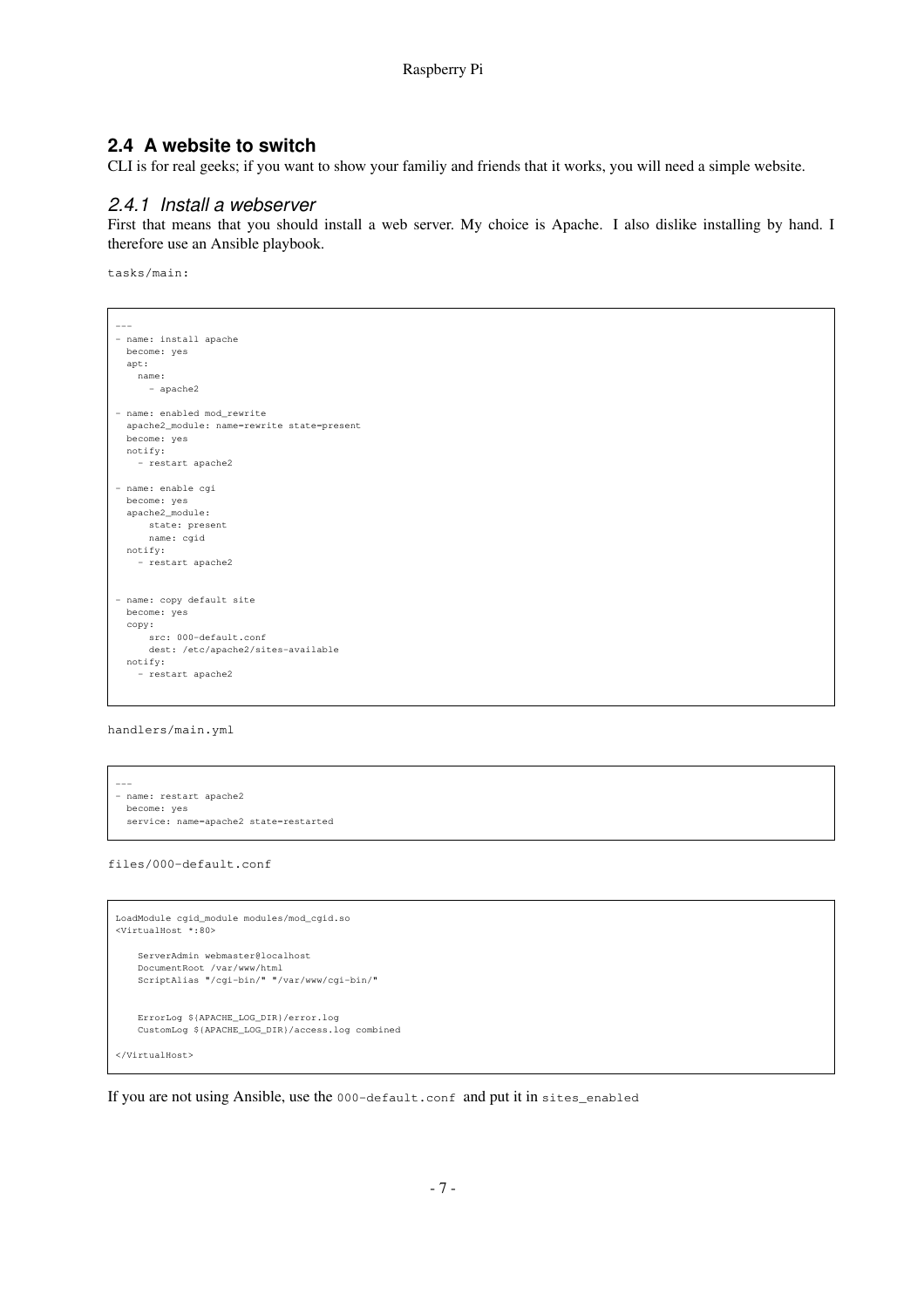## 2.4.2 The website

I made a directory /var/www/data/kaku where all the data for my CGI script is stored. In that directory, there are two files:

— data

— codes

In the codes file, the codes for switching are placed:

```
0; all; 11110001, 11110002, 11110003, 11110004
101;switch 1;11110001
102;switch 2;11110002
103;switch 3;11110003
104;switch 4;11110004
```
The data file is used for a simple timer interface to the cronjob.

The scripts are in

```
CGI script and cronjob (a workable version) or at "https://github.com/ljmdullaart/kakuweb" (the most
recent version).
```
#### **2.5 note**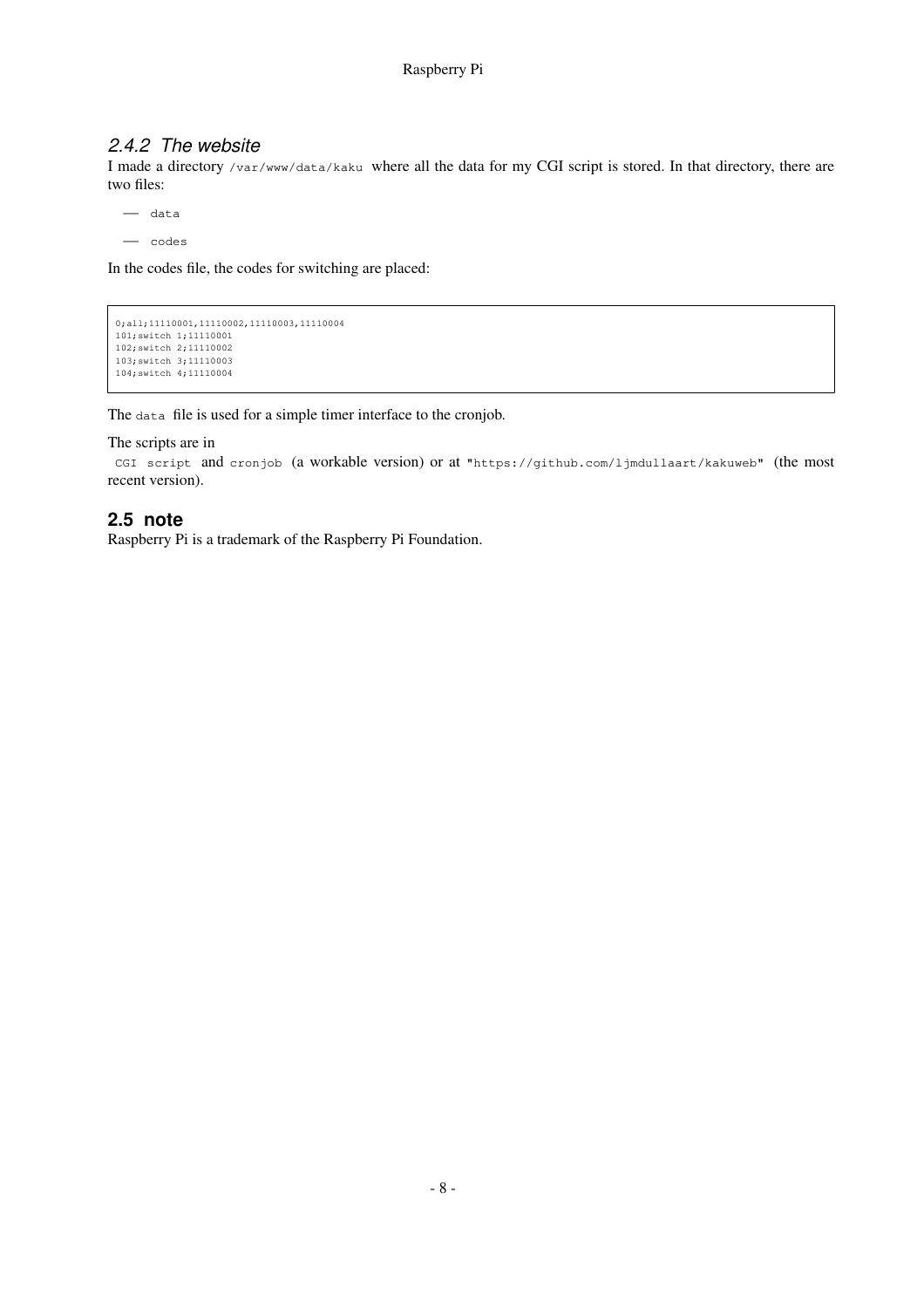## **3. Bitcoin mining with a pi**

## **3.1 Intro**

If you don't know what bitcoins are, or if you expect to get a miner that gets you rich quickly, skip this.

Long time ago, I had a small USB stick for bitcoin mining. It gave me a whooping 300Mh/s, which was about ten times what I got from mining with my display adapter. Due to various reasons, I shelved the stick.



Now, I recently found it back, and although it is not really a profit-mining, it takes very little power, especially if connected to a raspberry pi. So, mostly for nostalgic reasons, I have re-activated my USB-miner.

The pool that I used in the past is now defunct, so I decided to use slushpool basically because it is as good as any (at least at this stage).

## **3.2 Setting up the miner**

#### 3.2.1 Make an account

You have to make an account, which will verify your e-mail

### 3.2.2 Install the software

First, install the dependencies:

```
apt-get update
apt-get install autoconf autogen libtool uthash-dev libjansson-dev libcurl4-openssl-dev libusb-dev libncurses-dev git-core
apt-get install libevent-dev
```
Then, get a git-clone of the bfgminer

```
git clone https://github.com/luke-jr/bfgminer.git
cd bfgminer
make
```
And start mining:

And see the satoshis rolling in: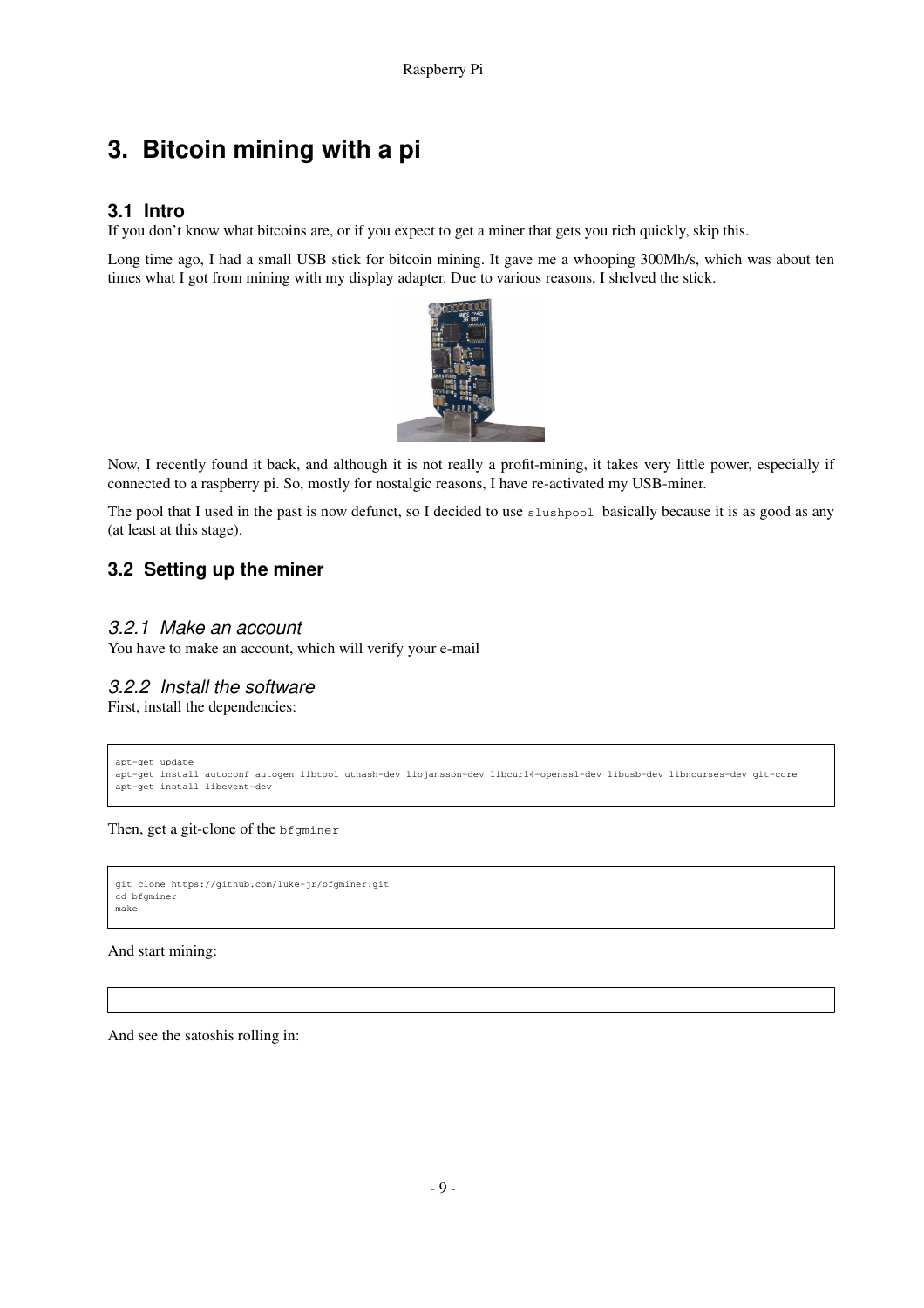```
bfgminer version 5.4.2-7-g9f781b8 - Started: [2017-11-29 20:32:52] - [ 0 days 01:19:06]
[M]anage devices [P]ool management [S]ettings [D]isplay options [H]elp [Q]uit
Pool 0: ...m.slushpool.com Diff:128 +Strtm LU:[21:51:36] User:myuserid.worker1
Block #496752: ...db12af37 Diff:1.35T ( 9.64E) Started: [21:49:36] I: 1.80nBTC/hr
ST:3 F:1 NB:7 AS:0 BW:[ 47/ 3 B/s] E:2.15 BS:617
1 | 332.8/333.1/221.6Mh/s | A:2 R:0+1( 33%) HW:0/none
--------------------------------------------------------------------------------------------
BES 0: | 335.9/332.9/221.4Mh/s | A:2 R:0+1( 33%) HW:0/none
--------------------------------------------------------------------------------------------
[2017-11-29 21:46:35] Stratum from pool 0 detected new block
[2017-11-29 21:49:36] Stratum from pool 0 detected new block
```
Some calculations:

| 1.8  |       | nBTC/hr             |
|------|-------|---------------------|
| 43.2 |       | nBTC/day            |
|      | 302.4 | nBTC/week           |
| 1296 |       | nBTC/month          |
|      | 0.153 | mBTC/year           |
| 65   |       | years before payout |

hmmm.... Lets get another pool...

#### **3.3 note**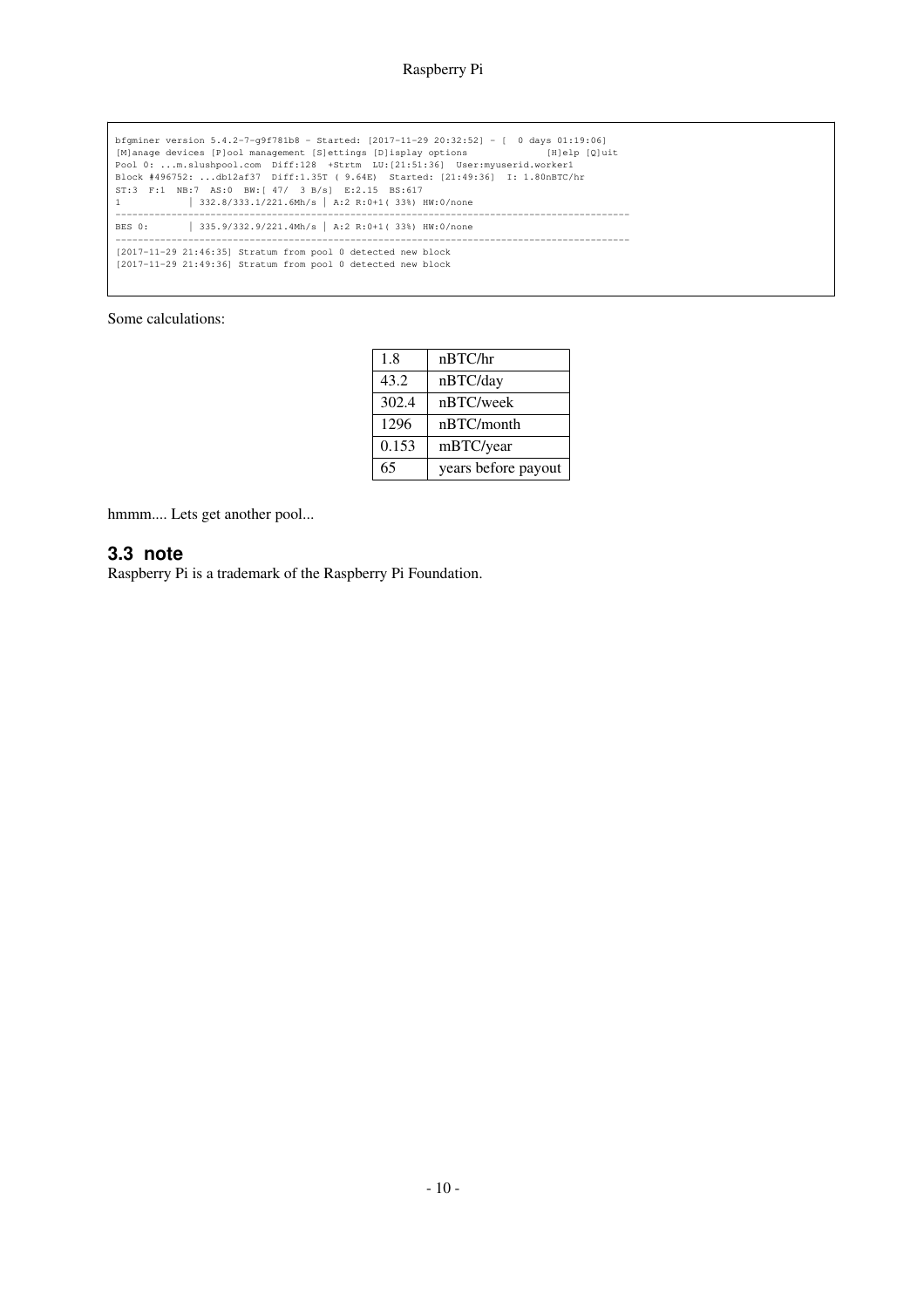## **4. Change to SSL**

## **4.1 Intro**

At some point in time, you will want to upgrade your web server to SSL. This is how I did it.

## **4.2 Let's encr ypt**

The certificate-part is taken from "https://www.pestmeester.nl/index.html#10.0" and adapted to my situation.

Certbot or Let's Encrypt is not natively compiled in Raspbian. So we will have to install it manually. First, install GIT:

sudo apt-get install git

Next get a clone of Let's Encrypt.

sudo git clone https://github.com/certbot/certbot /etc/letsencrypt

Now we're going to get those certificates. I run a single domain on my server, " $1 \text{ } j\text{m}$ .name" The first time you apply for a certificate, you'll get an account. The next time you apply for new certificates, they will just be added to the same account.

For my domain I got 1 certificate: ljm.name

sudo /etc/letsencrypt/certbot-auto certonly --agree-tos --webroot -w /links/www -d ljm.name

Follow the instructions, especially the first time to create the account (by filling out email, password, agree with TOS, etc.).

After successful validation and installation you should see the message:

```
Congratulations! Your certificate and chain have been
saved at /etc/letsencrypt/live/mysite.com/fullchain.pem.
Your cert will expire on 2017-05-09.
To obtain a new or tweaked version of this certificate in
the future, simply run certbot-auto again. To
non-interactively renew *all* of your certificates,
run "certbot-auto renew"
```
Create a cronjob to automate certificate renewal

sudo crontab -e

06\*\*\*/etc/letsencrypt/certbot-auto renew --text >> /etc/letsencrypt/certbot/certbot-cron.log

This cron job runs daily, but the certificate is only renewed if it is less than 30 days until expiry.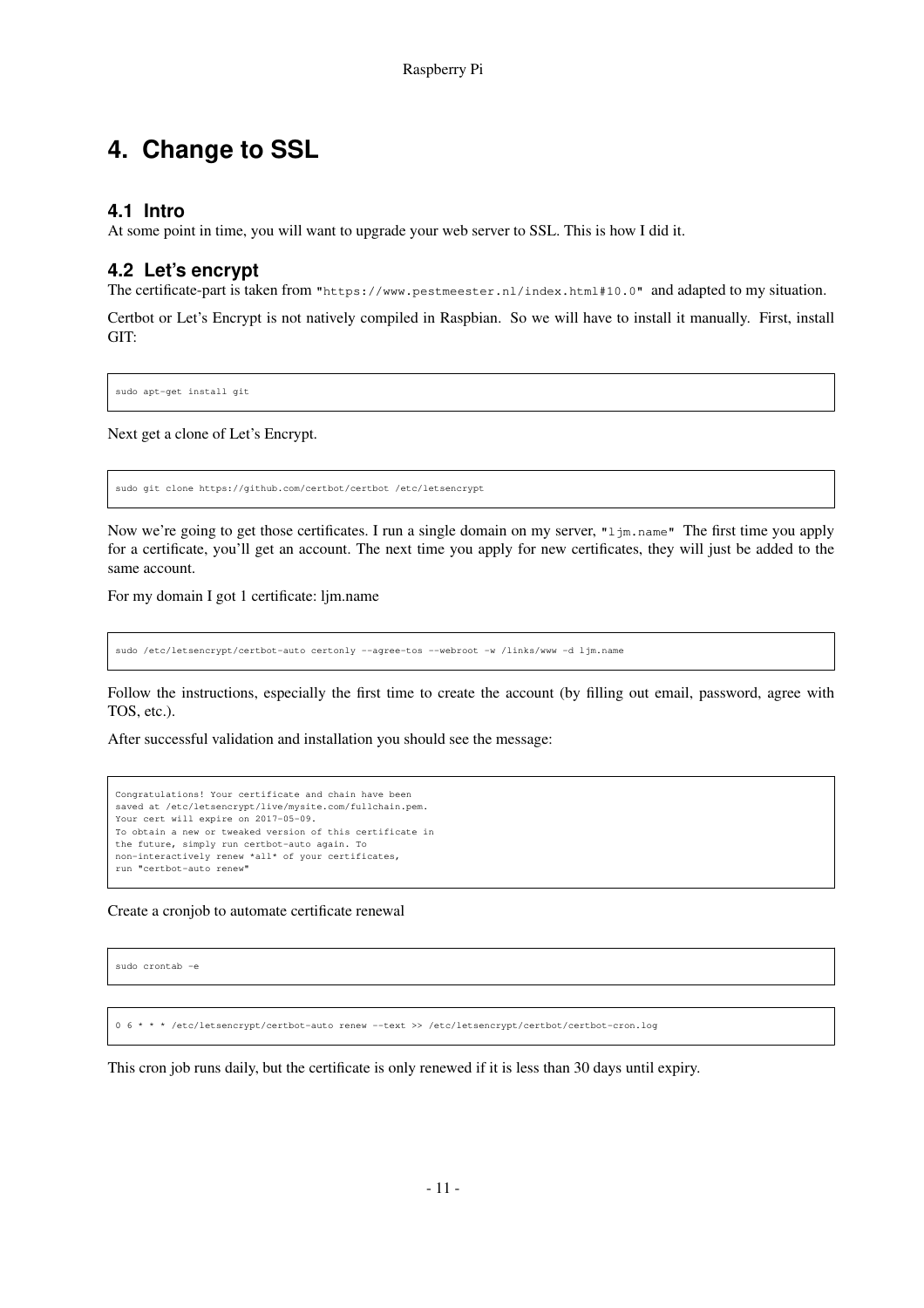## **4.3 Apache**

Apache has always been a PITA to configure, and enabling SSL is no exception to that. First, under /etc/apache2/sites-available create a copy of default-ssl and name it ssl.

In ssl I set the following:

```
<IfModule mod_ssl.c>
<VirtualHost _default_:443>
       ServerAdmin webmaster@localhost
       DocumentRoot /room/sda1/www/html
        <Directory />
               Options FollowSymLinks
               AllowOverride None
        </Directory>
        <Directory /var/www/>
                Options Indexes FollowSymLinks MultiViews
                AllowOverride None
               Order allow,deny
               allow from all
        </Directory>
       ErrorLog ${APACHE_LOG_DIR}/error.log
       LogLevel warn
       CustomLog ${APACHE_LOG_DIR}/ssl_access.log combined
       SSLEngine on
        SSLCertificateFile /etc/letsencrypt/live/ljm.name/cert.pem
        SSLCertificateKeyFile /etc/letsencrypt/live/ljm.name/privkey.pem
        SSLCertificateChainFile /etc/letsencrypt/live/ljm.name/fullchain.pem
       BrowserMatch "MSIE [17-9]" ssl-unclean-shutdown
</VirtualHost>
</IfModule>
```
Make a link in /etc/apache2/sites-enabled reload apache and ...

Nothing.

netstat -an does not give port 443 as LISTEN. No log records to help, starting in debug mode doesn't give additional information, just nothing. So,...

First thing is to enable the apache SSL module. The fact that this module is a standard part of the distribution, and that Apache recommends using SSL doesn't mean that the SSL module is enabled by default. Sigh..

a2enmod ssl

reload apache and ...

Nothing.

Remove 000-default Reload apache and suddenly it starts working. However, now my http site is gone. 1s -s ../sites-available/default http solves that problem. Apparently, 000-default prevents other sites from being enabled.

#### **4.4 note**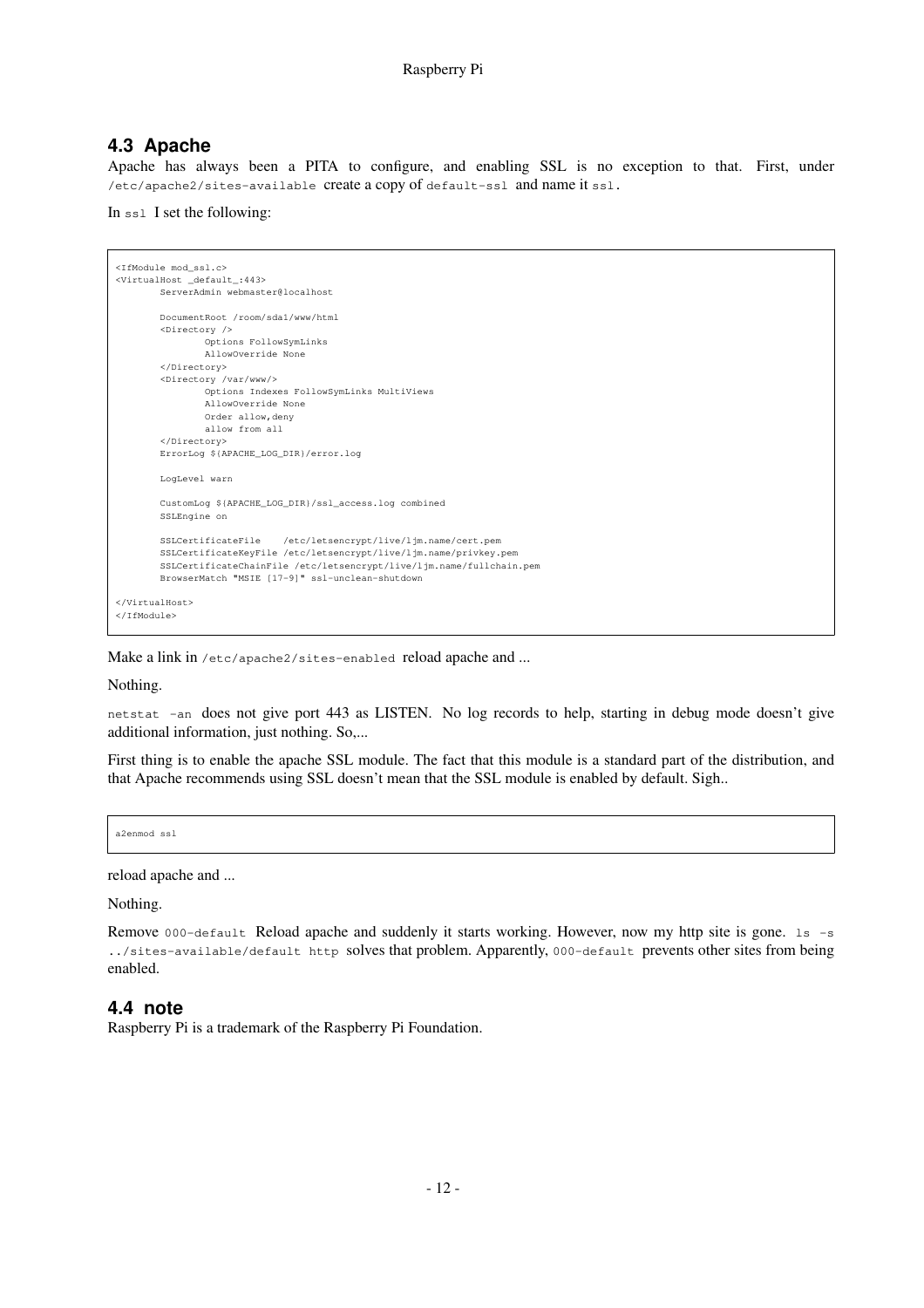## **5. A mail server**

Setting up a mail server has two big problems:

- It is difficult to maintain; especially the security patches are a PITA
- Mail server set-up is complicated. Very complicated.

There are two solutions for that:

- With fetchmail you do not need to expose your mail server to the Internet
- With citadel setting up the mail server is easy

So, Citadel it is.

## **5.1 Install Citadel on a Pi**

#### 5.1.1 Considerations

You will be wanting to keep quite a lot of mail on-line. The SD card is not the right place to do that. And, although you could use a USB stick, I would recommend spinning rust. You will need to put /var/lib/citadel on that disk. You could choose to put /var completely on the disk, which will further relieve your SD card from write actions.

I would not state that mail is the most important thing in life, but I would be pretty miffed if I lost my mail. So a backup is required for me.

Installing Citadel is an interactive process. You will be prompted with Package Configuration dialogs, that may change from version to version. I would have loved to install Citadel with Ansible, but I failed to do that consistently.

### 5.1.2 The installation

### 5.1.3 Via apt-get

The default installation method for Citadel on a Pi is:

```
sudo -s
apt-get update
apt-get upgrade
apt-get install citadel-suite
```
You will see a number of dialog screens:

- Please specify the IP address which the server should be listening to. 0.0.0.0 is OK, because we're not exposing it to the Internet.
- Authentication method to use: I use Internal, because I do not serve an LDAP or AD
- Citadel administrator username: admin is fine; choose your own password.
- Use internal for webcit, unless you plan to integrate it with Apache
- HTTP port 80, HTTPS 443
- User defined language

which is basically all the defaults. (If that was consistent I could install it via Ansible...)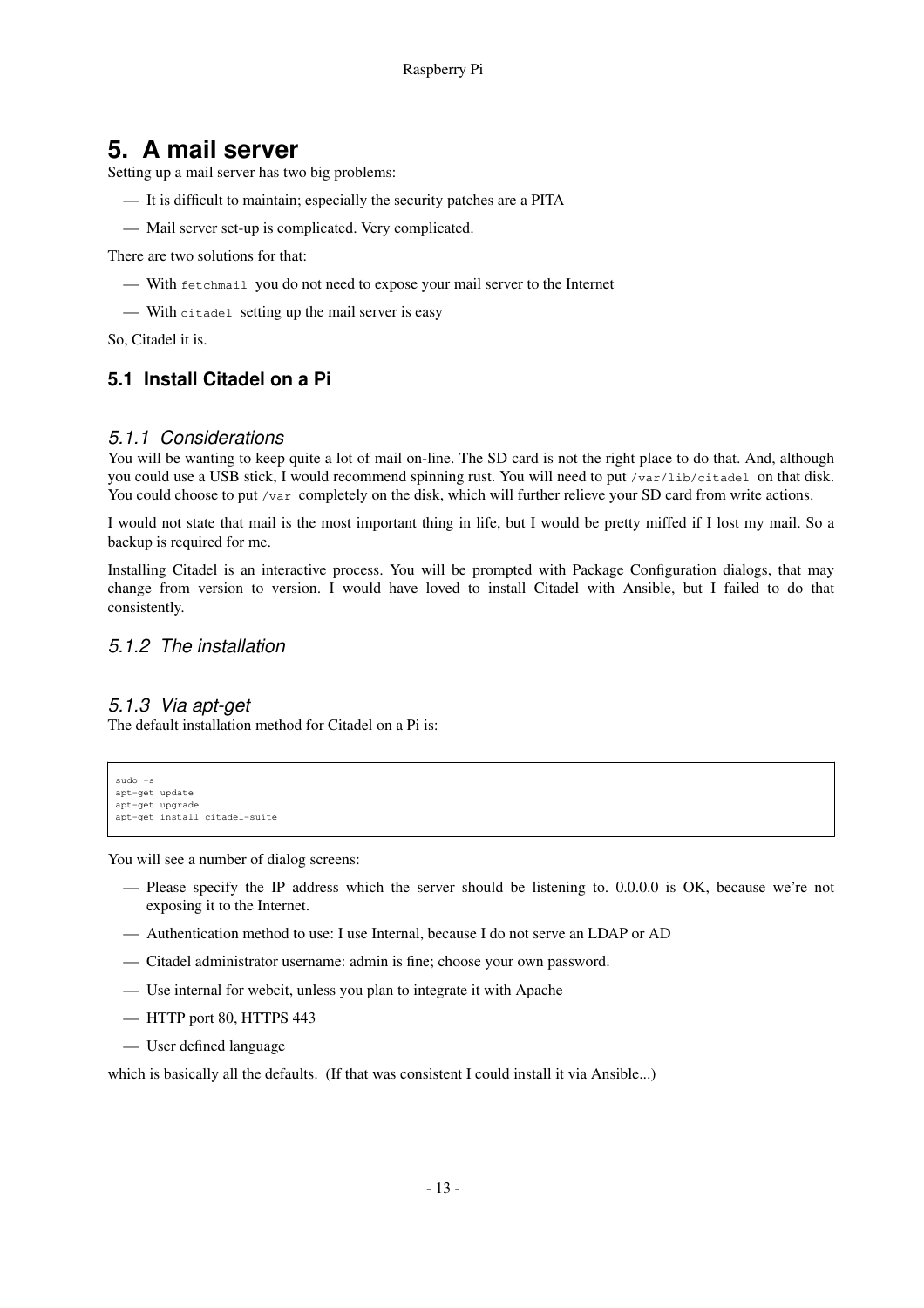### 5.1.4 Easy install

The problem with Easy Install is, that it is neither easy nor quick. The difficult part of the "easy" install is the dependencies. On my raspian, I had to install a number of development packages before the compiles succeeded.

sudo -s cd /root apt-get install libical-dev apt-get install libldb-dev libldap2-dev apt-get install gettext apt-get install autoconf apt-get install libcurl4-openssl-dev curl http://easyinstall.citadel.org/install | sh

Answer the questions that after a while appear, and you're in business. Login as admin and create your own user-id under the **Administration** button. For testing purposes, I also created a test-user, aptly named test.

## **5.2 Fetchmail**

To get the mail in, I use fetchmail. This allows me to have different mail providers and get it all in one mailbox at home.

Installing is, as you'd expect:

sudo apt-get install fetchmail

Next, make for every user a . fetchmailrc in their home directory. The file should look like this:

```
poll pop.provider1.nl with proto POP3
    user "username" , with password "secret" , is my_name here warnings 3600
    user "second_user" , with password "hemlighet" , is my_name here warnings 3600
         user "third_user" , with password "tajomstvo", is my_name here warnings 3600
poll pop.provider2.nl with proto POP3<br>user "mailbox", with a
                              , with password "geheim" , is my_name here warnings 3600
```
And you might put in the crontab for the user:

0,15,30,45 \* \* \* \* /usr/bin/fetchmail -v > /tmp/user.last\_mail\_fetch 2>/tmp/user.last\_mail\_error

to get mail every 15 minutes.

### **5.3 A backup server**

A backup server is just another instance of Citadel. Every night, I make a backup of the relevant files to the backup server. I do a full backup; that means that I shutdown the primary mail server before the backup.

When the backup server is a newer version you cannot just copy the files to the backup server. Citadel will refuse to start, complaining about having both new and legacy configuration. apparently, citadel converts much of the legacy to the new when it starts up.

So, for me, the backup script is as follows. Note that sigma is the name of the backup server.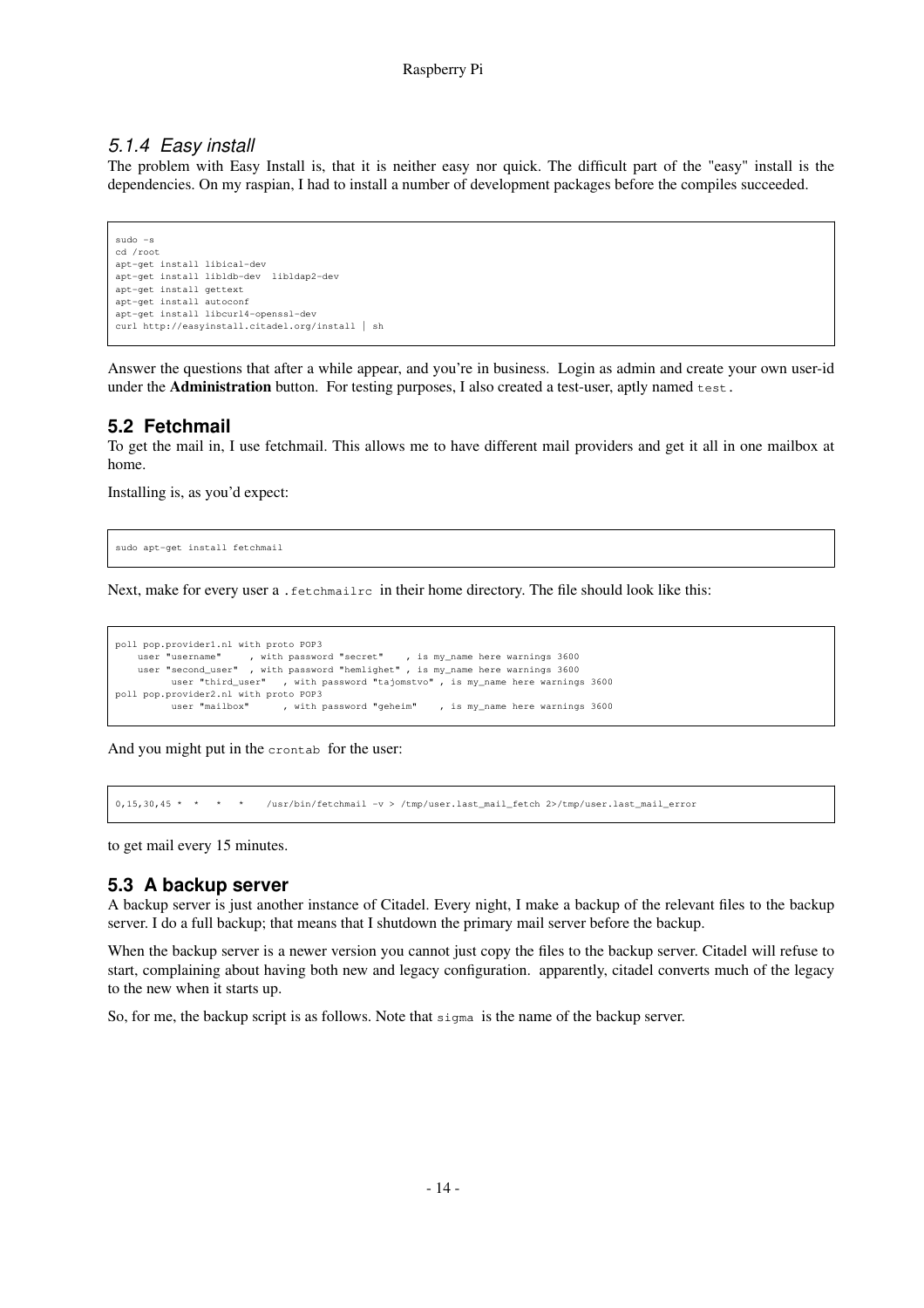logger "BACKUP:citadel:START" /etc/init.d/citadel stop ssh sigma /etc/init.d/webcit stop ssh sigma /etc/init.d/citadel stop sleep 60 logger "BACKUP:citadel:STOPPED" ssh sigma rm -rf /var/lib/citadel.old/\* ssh sigma rm -rf /etc/citadel.old/\* ssh sigma mv /var/lib/citadel/\* /var/lib/citadel.old ssh sigma mv /etc/citadel/\* /etc/citadel.old scp -r /var/lib/citadel/\* sigma:/var/lib/citadel scp -r /etc/citadel/\* sigma:/var/lib/citadel/etc scp ˜ljm/.fetchmailrc sigma:/var/lib/citadel/fetchmailrc logger "BACKUP:citadel:COPIED to sigma" ssh sigma /etc/init.d/citadel start ssh sigma /etc/init.d/webcit start /etc/init.d/citadel start logger "BACKUP:citadel:RESTARTED" logger "BACKUP:citadel:END"

As a bonus, there is an extra copy of the mail (1 day older) that is saved.

## **5.4 note**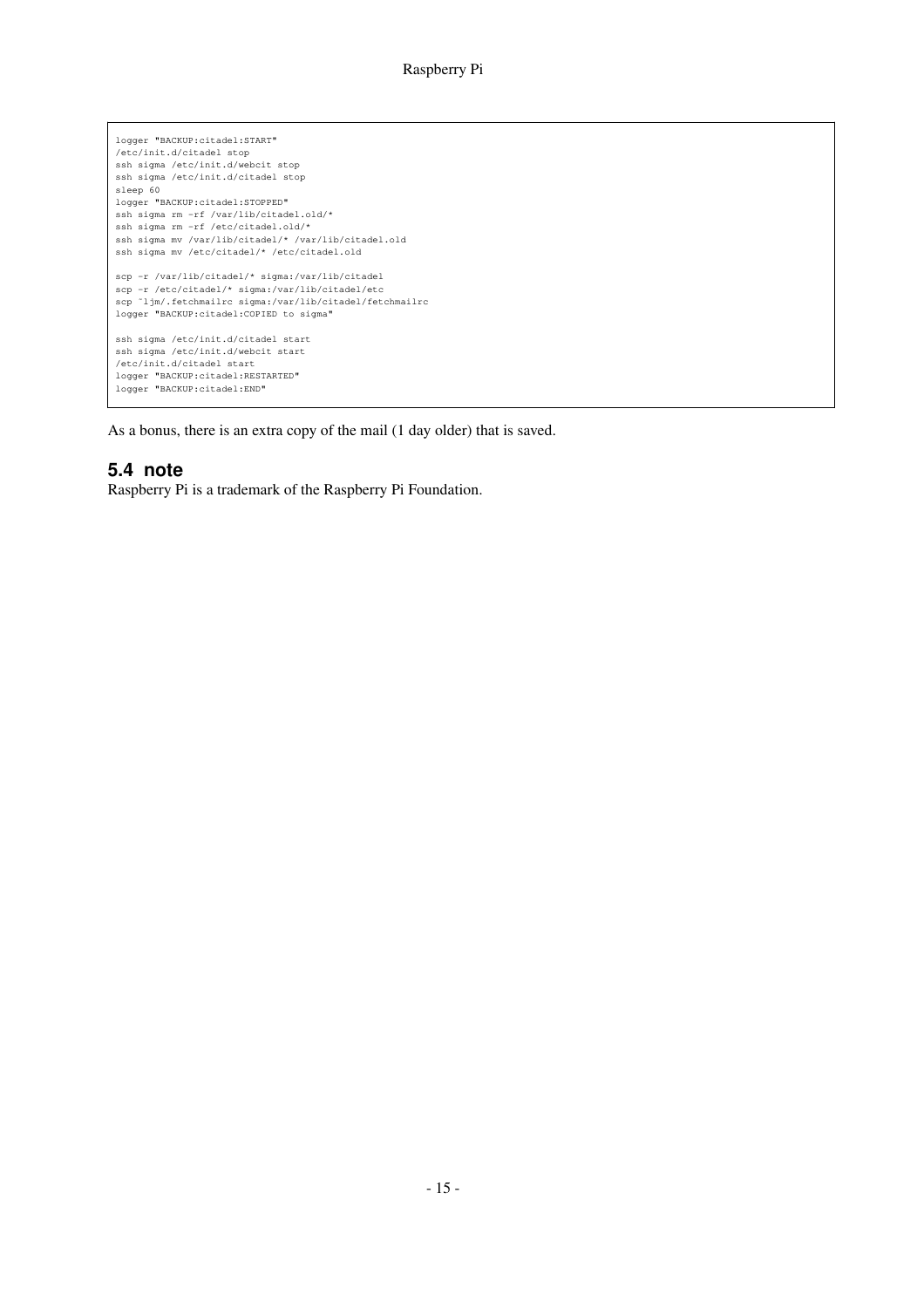## **6. home.pl**

```
CGI script for a simple home-webserver
#!/usr/bin/perl
#REMOTE@ chi /var/www/cgi-bin/home.pl
use strict;
use CGI;
use POSIX qw(strftime);
my $datafile='/var/www/data/kaku/data';
my $codefile='/var/www/data/kaku/codes';
my %crons;
my $display='switch';
if (open (my $DATA, "<", $datafile)){
      while (<$DATA>){
              chomp;
              (my $key,my $value)=split ',';
              $crons{$key}=$value;
       \lambda.<br>close $DATA;
}
my $query = CGI->new();
print $query->header( "text/html" );
print $query->start_html(
       -title => "Home",
       -style => "http://chi.home/kaku.css",
       -meta => {
             viewport => 'width=device-width,initial-scale=1,user-scalable=yes'
       }
);
my $debugout;
my $action='none';
my @lines ;
my %codes;
my %codelist;
if (open (my $CODES, "<", $codefile)){
       while (<$CODES>){
             chomp;
              s/#.*//;
              my @a=/;/g;
              if ( scalar @a == 2){
                     (my $key,my $name,my $list)=split ';';
                     $codes{$key}=$name;
                     $codelist{$key}=$list;
              }
       }
       close $CODES;
}
else {
       print "<p>No code file</p>";
}
# read form data
my %params=$query->Vars;
if ($params{"display"} ne ''){
             $display=$params{"display"};
}
if ($params{"clock"} ne ''){
             $display='clock';
}
if ($params{"switch"} ne ''){
             $display='switch';
}
for my $k (keys %codes){
       if ($params{"aan$k"} ne ''){
                    $action="aan$k";
                     $display='switch';
       \lambdaif ($params{"uit$k"} ne ''){
                     $action="uit$k";
```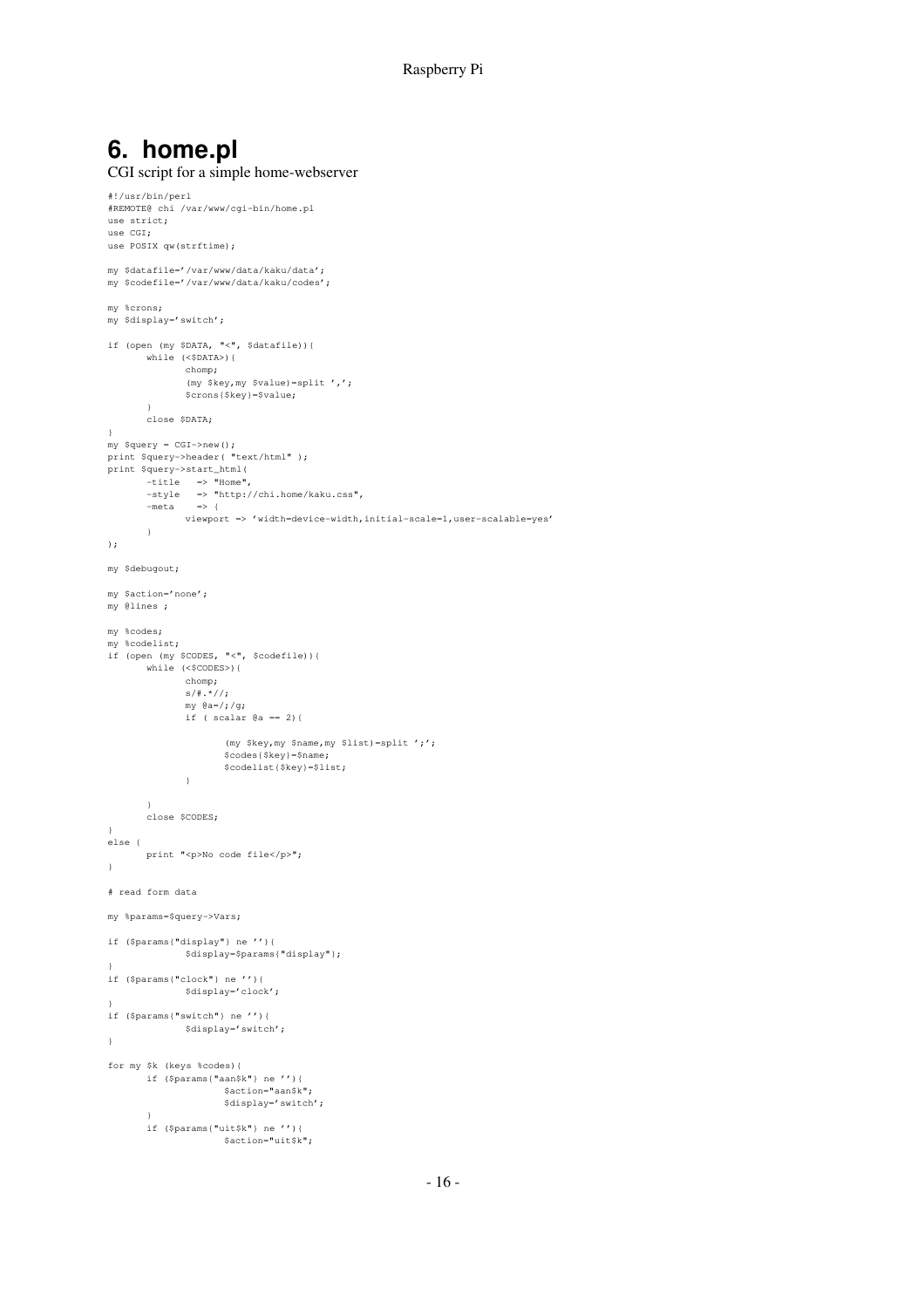#### Raspberry Pi

```
$display='switch';
        }
        for (my $i=0; $i<24; $i++){
               if ($params{"c$i$k"} ne ''){
                      $action="c$i$k";
                       $display='clock';
              }
       }
}
#
if ($action = ' /aan(..*)/) {
       my $key=$1;
       my @list=split(',',$codelist{$key});
       for (@list){
              system ("logger KAKU $ 1 on");
              system ("newkaku $_ 1 on | logger 2>&1");
       }
}
elsif ($action = \frac{2}{1} /uit(..*)/) {
        my $key=$1;
        my @list=split(',',$codelist{$key});
       for (@list){
              system ("logger KAKU $_ 1 off");
               system ("newkaku $_ 1 off | logger 2>&1");
       }
}
elsif ($action = \sqrt{\alpha}) {
       for my $k (sort (keys %codes)){
              my $hr;
               if (exists ($crons{$k})){
                       if ($action = \zeta /c([0-9]*)$k/){
                               \text{Shr}=\text{S1};if ($crons{$k}=˜/on$hr;/){
                                      $crons{$k}=˜s/on$hr;/off$hr;/;
                               }
                               elsif ($crons{$k}=˜/off$hr;/){
                                      $crons{$k}=˜s/off$hr;//;
                               }
                               else {
                                      $crons{$k}="$crons{$k}on$hr;";
                               }
                  \begin{array}{c} \begin{array}{c} \end{array} \\ \begin{array}{c} \end{array} \end{array}\longrightarrow\rightarrow\lambdaif (open (my $DATA, ">", $datafile)){
      for my $k (sort (keys %codes)){
             print $DATA "$k,$crons{$k}\n";
       \lambdaclose $DATA;
}
#
# provide the output
#
#
#
#
print $query->h1( "Klik Aan, Klik Uit" );
print "\n\cdot"\n\cdot"print $query->hr;
print $query->start_form;
print $query->submit(
        -name => "switch",
        -value => 'switch',
        -class => 'tab',
);
print $query->submit(
        -name => "clock",
        -value => 'clock',
        -class => 'tab',
);
print $query->hidden(
        -name => 'display',
        -value => $display,
\lambda:
if ($display eq 'switch'){
        print "<table class='switchtable'>";
        print "\n";
```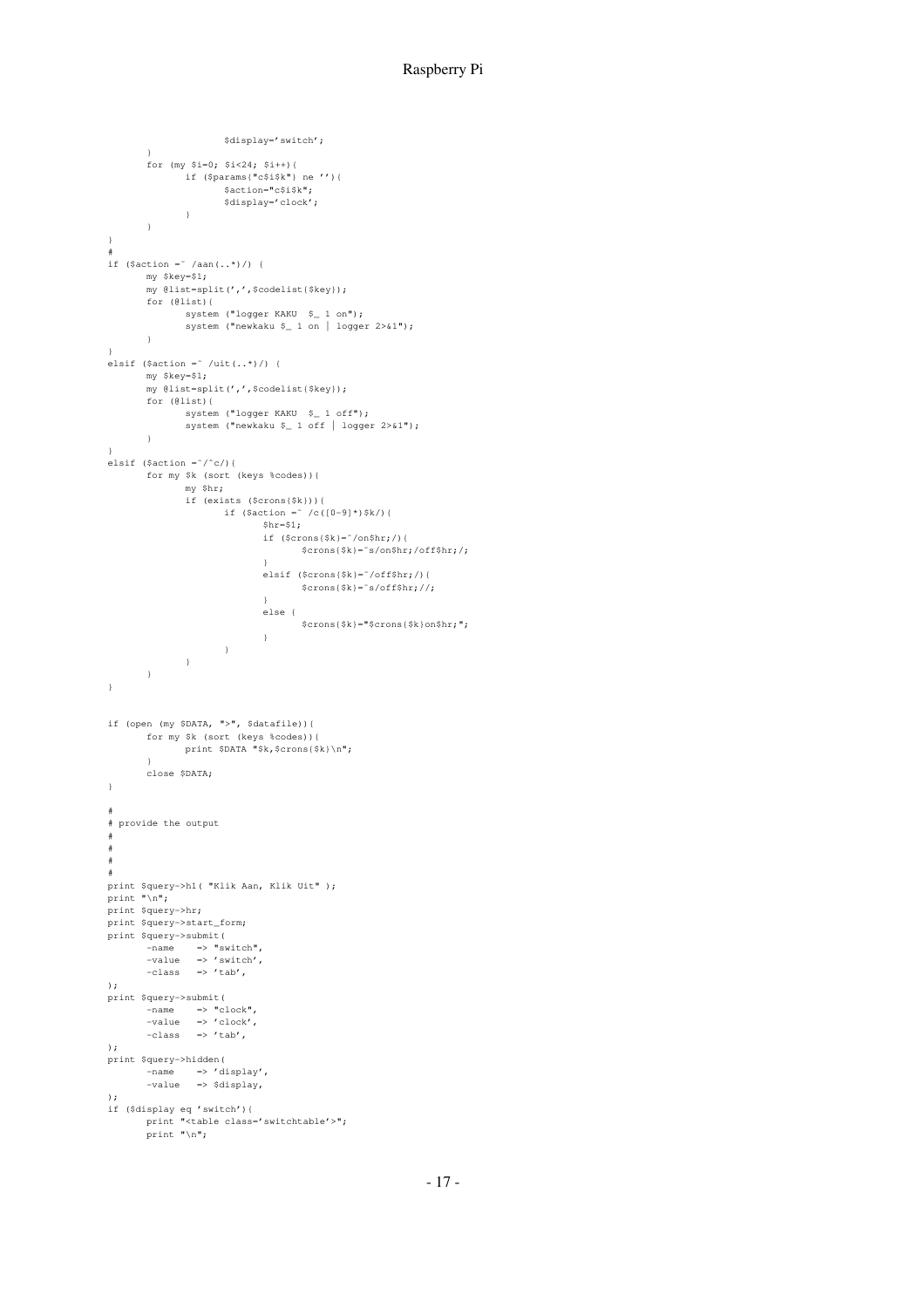#### Raspberry Pi

```
for my $k (sort (keys %codes)){
             print " <tr>\n <td class='swname'>$codes{$k}</td>\n <td class='swon'>";
             print $query->submit(
                    -name => "aan$k",
                    -value => 'aan',
                    -class => 'onoff',
             );<br>print "</td>\n<br>nri:- -
             print "</td>\n <td class='swoff'>";
             print $query->submit(
                    -name => "uit$k",
                    -value => 'uit',
                    -class => 'onoff',
             );
            print "</td>\n </tr>\n";
      }
      print "</table>";
      #
}
elsif ($display eq 'clock'){
       print "<table>";
       print "\n";
       for my $k (sort (keys %codes)){
             print " <tr> <tr>> <td>$codes{$k}</td>\n <td>";
             for (my $i=0; $i<24;$i++){
                    print "</td>\n <td>";
                    my $style;
                    $style='cron';
                   if ($crons{$k}=˜/on$i;/){
                        $style='cronon';
                   }
                   if ($crons{$k}=˜/off$i;/){
                           $style='cronoff';
                    }
                   print $query->submit(
                           -name = \sim "c$i$k",
                           -value => "$i",
                           -class => $style,
                   );
             }
            print "</td>\n </tr>\n";
      }
      print "</table>";
       #
}
print $debugout;
print $query->end_html;
```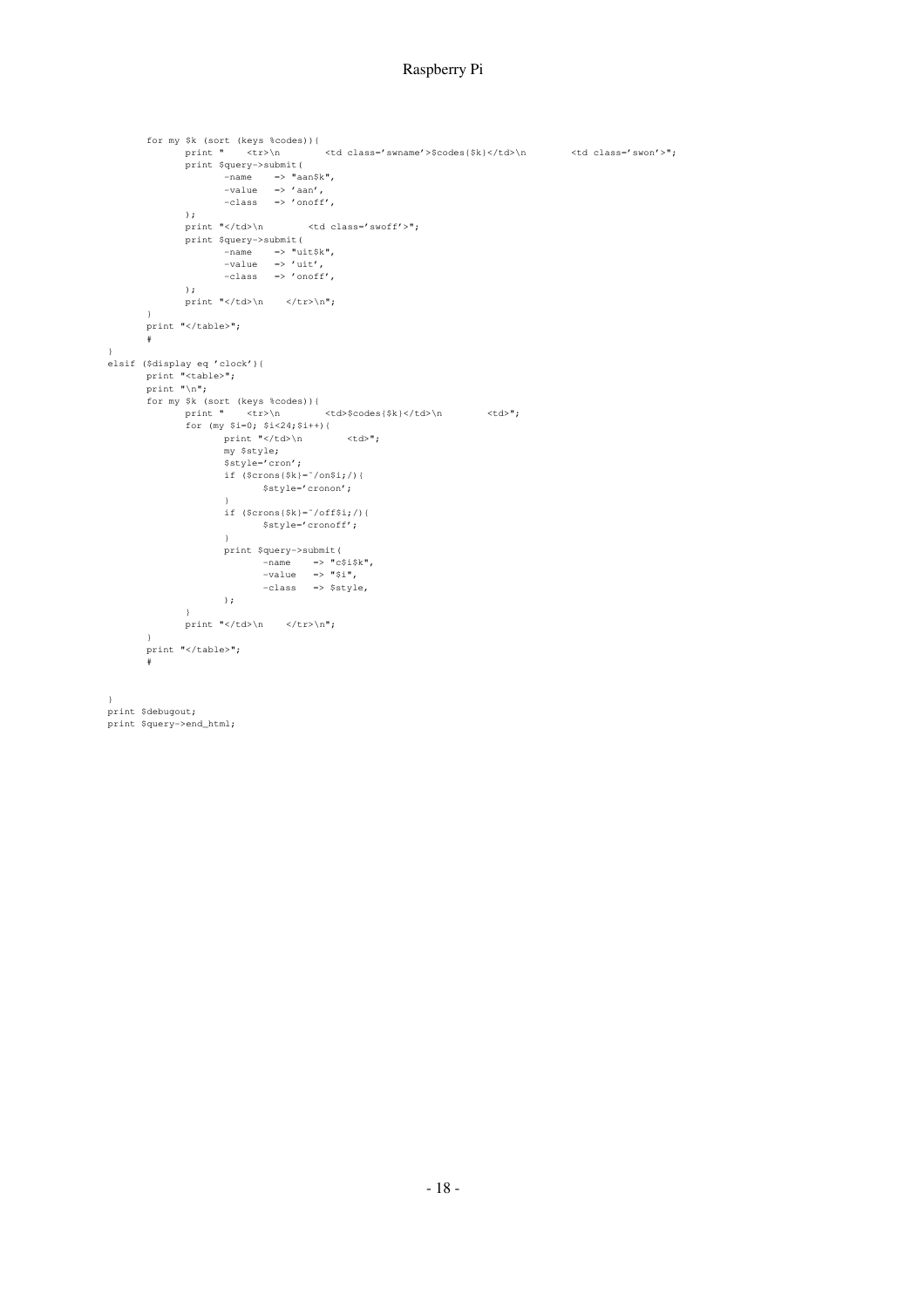# **7. Cronjob for 433Mhz swiching**

#!/bin/bash

```
#REMOTE@ chi /usr/local/bin/kakucronjob
VERBOSE=false
LOG=/tmp/kakucron.log
logsize=$(ls -s $LOG | sed 's/ .*//')
if [ $logsize -ge 500 ] ; then
   mv $LOG.1 $LOG.2
    mv $LOG $LOG.1
    touch $LOG
fi
date >>$LOG
if [ "$1" = "-v" ] ; then
       VERBOSE=true
fi
debug(){
     if $VERBOSE ; then
             echo $*
      fi
}
hour=$(\text{date }+\$H | \text{sed } 's/^0//')debug hour=$hour
NOW=$(date)
if [ -f codes ] ; then
       CODEFILE=codes
else
       CODEFILE=/var/www/data/kaku/codes
fi
debug CODEFILE=$CODEFILE
declare -A codemap
codefile=$(sed 's/ /_/g;s/#.*//' $CODEFILE)
for line in $codefile ; do
       debug line=$line
       key=${line%*}
       codes=${line##*;}
       codemap[$key]=$codes
       debug codemap filling $key=$codes ${codemap[$key]}
done
debug test ${codemap[test]}
if [ -f data ] ; then
       DATAFILE=data
       echo "NO GLOBAL DATA FILE">>$LOG
else
       DATAFILE=/var/www/data/kaku/data
fi
debug DATAFILE=$DATAFILE
if [ -x /usr/local/bin/newkaku ] ; then
       KAKU=/usr/local/bin/newkaku
else
       KAKU=/bin/echo
       echo "NO KAKU COMMAND">>$LOG
fi
debug KAKU=$KAKU
kakucode(){
       debug entering kakucode
       code="51"sub="$2"state="$3"
       codes=${codemap[$code]}
       debug code=$code sub=$sub state=$state
       debug codes=$codes
       while [ "$codes" != "" ] ; do
              c = ${codes*, *}codes=${codes#*,}
               if [ "$codes" = "$c" ] ; then
codes=''
              f_iecho "$c $sub $state">>$LOG
              $KAKU $c $sub $state | logger 2>&1
```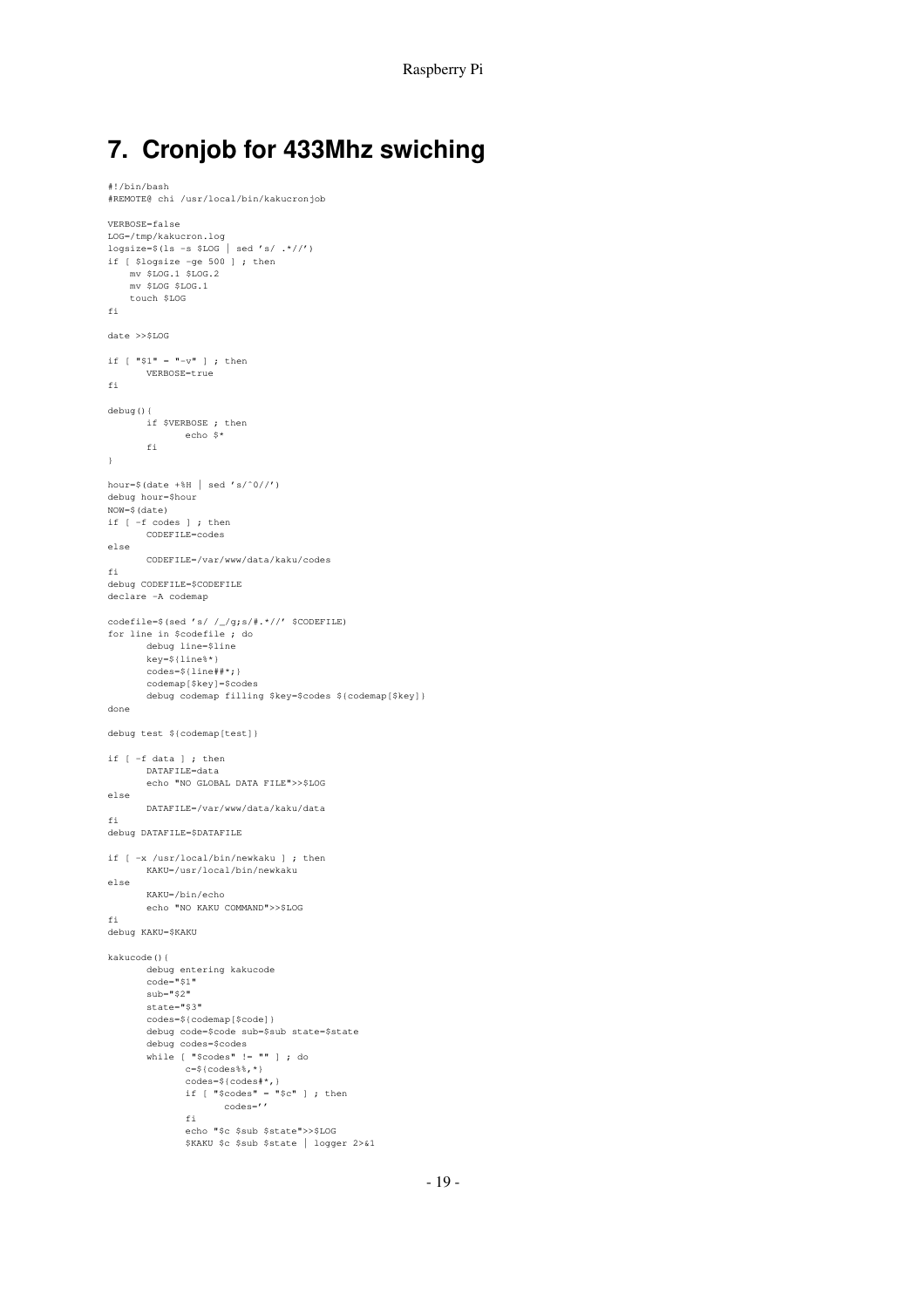#### Raspberry Pi

```
sleep 1
             $KAKU $c $sub $state | logger 2>&1
      done
}
if $VERBOSE ; then
      echo -n "on: "
       cat $DATAFILE | grep "on$hour;" | sed 's/,.*//'
fi
cat $DATAFILE | grep "on$hour;" | sed 's/,.*//' |
while read code ; do
         logger "KAKU CRON ON $NOW - $hour: $code"
        debug kakucode $code 1 on
        kakucode $code 1 on
        sleep 1
        kakucode $code 1 on
        sleep 1
done
if $VERBOSE ; then
       echo ""
       echo -n "off: "
       cat $DATAFILE | grep "off$hour;" | sed 's/,.*//'
fi
cat $DATAFILE | grep "off$hour;" | sed 's/,.*//' |
while read code ; do
         logger "KAKU CRON OFF $NOW - $hour: $code"
        debug kakucode $code 1 off
        kakucode $code 1 off
         sleep 1
        kakucode $code 1 off
        sleep 1
done
if $VERBOSE ; then
       echo ""
fi
```